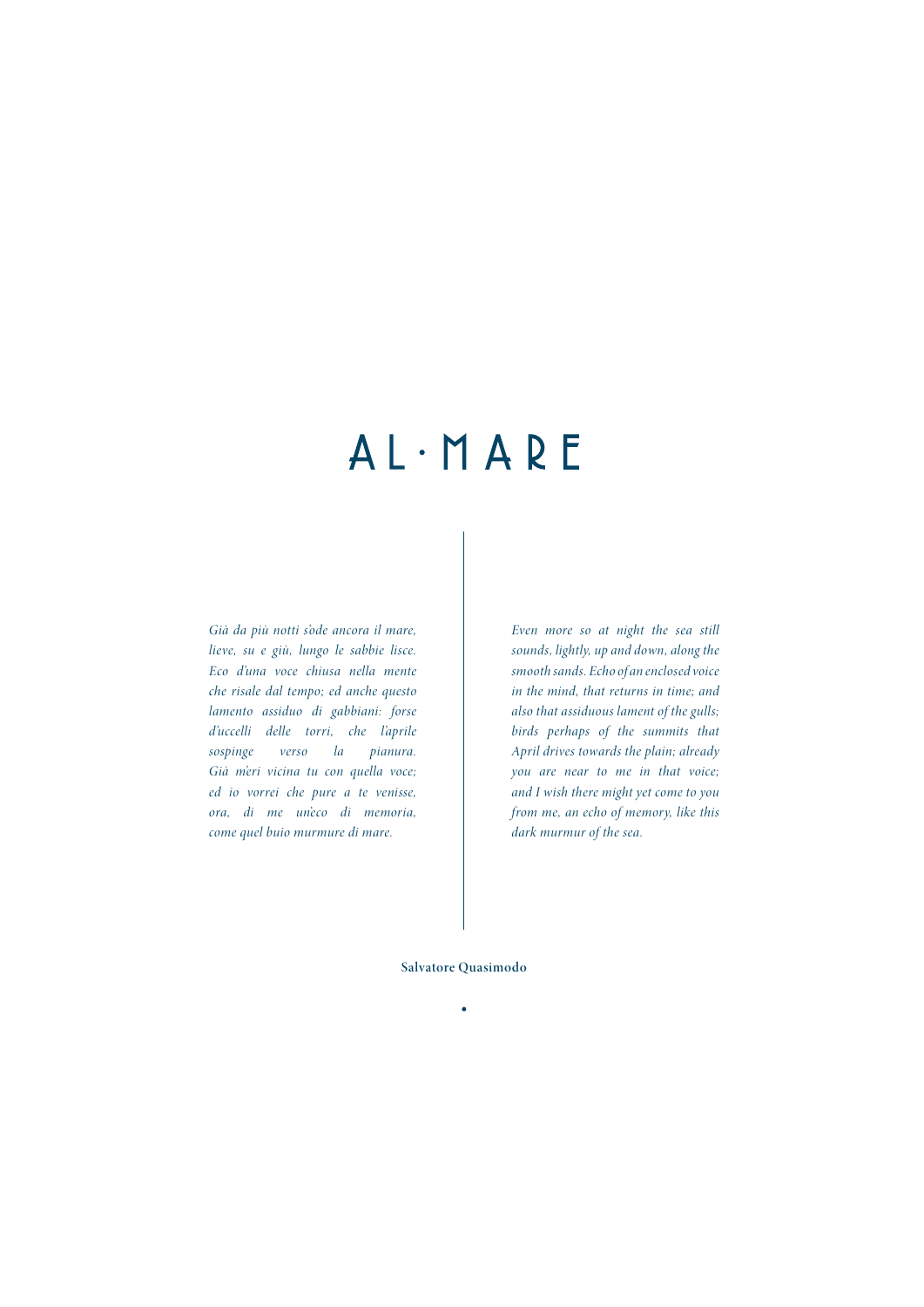| Ricciola al Limone                                           | 15 | Arancini di Tonno                                              | 16 |
|--------------------------------------------------------------|----|----------------------------------------------------------------|----|
| Thinly sliced yellowtail & Etna<br>lemon dressing            |    | Spicy bluefin tuna* tartare<br>& saffron arancini              |    |
| Tonno al Tartufo Nero                                        | 19 | Tartare di Tonno                                               | 32 |
| Seared bluefin tuna <sup>*</sup> & black<br>truffle dressing |    | Mediterranean bluefin tuna*,<br>oscietra caviar & orange ponzu |    |

**Melanzane alla Parmigiana (v) 16** ★ ★ *Aubergine, homemade datterino tomato sauce, aged parmesan cheese & basil*

ANTIPASTI

CRUDO

| Carpaccio di Manzo                                            | 19 |
|---------------------------------------------------------------|----|
| Beef carpaccio, rocket, parmesan<br>cheese & datterino tomato |    |
| Burrata di Andria (v)                                         | 17 |
| Burrata cheese, datterino tomato                              |    |

*& basil pesto*

- **Calamari Fritti 15** *Crispy fried squid with chili mayonnaise* **Vitello Tonnato 18** *Thinly sliced veal, bluefin tuna\**
- *& Pantelleria caper sauce* **Consommè di Manzo 19** ★
	- *Cheese tortellini in beef consommé*

*\*Please note, our bluefin tuna comes from sustainable sources*

| $\star$ Agnolotti del Plin                          | 22 | <b>*</b> Ravioli di Ricotta (v)                            | 18 |
|-----------------------------------------------------|----|------------------------------------------------------------|----|
| Chicken & aged parmesan cheese                      |    | Ricotta cheese, spinach<br>er tomato sauce                 |    |
| $\star$ Tortelli di Formaggio (v)                   | 19 |                                                            |    |
| Cheese tortelli, fresh mint & lemon                 |    | ★ Chitarrine alla Pescatora<br>Calamari, clams, red prawns | 28 |
| Rigatoni al Tartufo (v)                             | 36 | $&$ scallops                                               |    |
| Black truffle rigatoni                              |    | $\star$ Risotto all'Astice                                 | 32 |
| Penne Arrabbiata (v)<br>Homemade spicy tomato sauce | 17 | Two-year aged Acquerello rice<br>$\&$ blue lobster         |    |

*Al Mare signature dishes* ★

*(v) Vegetarian. Should you have any allergies or dietary requirements, please do inform our team. All prices are inclusive of VAT. A discretionary service charge of 15% will be added to the bill.*

## PASTE